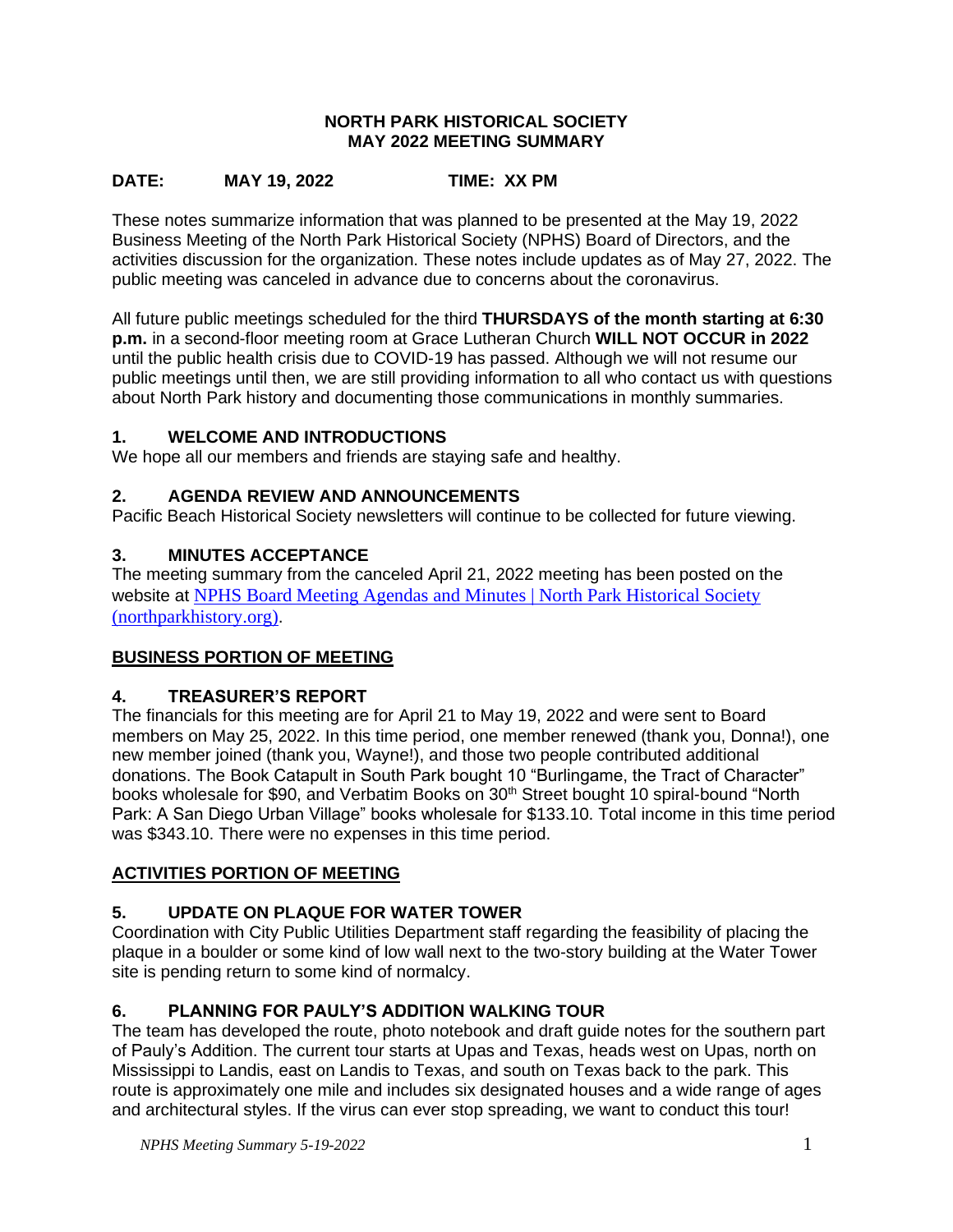# **7. SLIDE AND PHOTO SCANNING PROJECT**

We are in the process of scanning slides and notebooks with photos and notes from the Covington Family. Can you guess the year of this Toyland Parade photo from the fine car the gentlemen are riding in? The scene is looking southeast at 30<sup>th</sup> and University. The First National Bank building, designed by Richard Requa in 1928, was replaced in the 1970s by a newer version (now Union Bank).



### **8. SIGNS FOR DRYDEN DISTRICT**

There are no street signs marking the North Park Dryden Historic District as there are for other districts like Burlingame. NPHS is exploring the possibility of the City putting up demarcation signs for the Dryden District. Council District 3 staff has promised to continue to follow up and keep NPHS updated "so we can get this done."



#### **9. COMMUNITY COORDINATION**

In May 2022, we responded to requests for information (and received interesting information) as summarized below.

1. Nikki wondered if the community could do some weeding at the Portal (street closure at 28<sup>th</sup> Street and Upas Street). Although the City built the street closure structures, the location is not within any Park & Rec Department boundaries or a Maintenance Assessment District, so the city staff will not do any landscape maintenance.

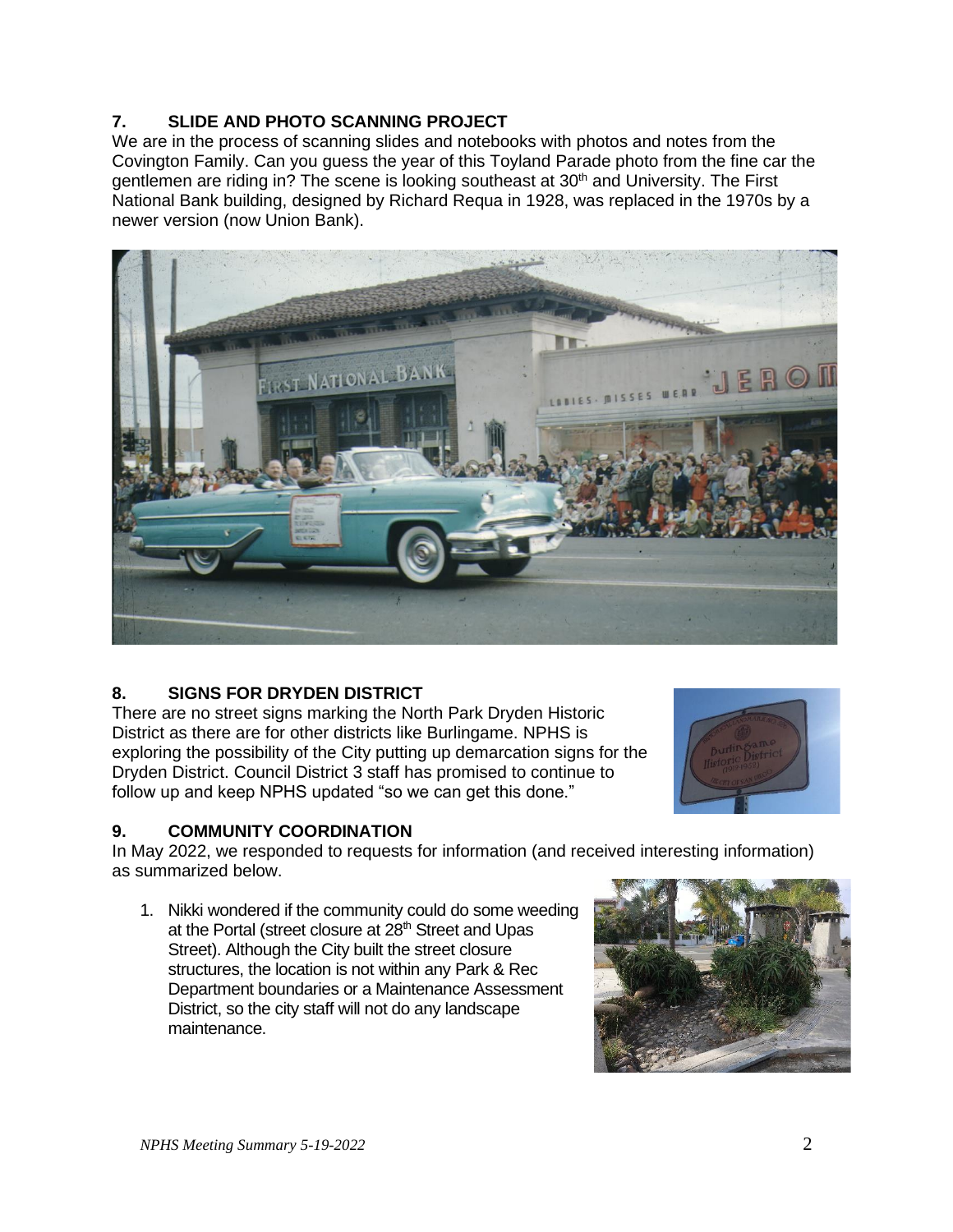- 2. Rob emailed North Park Main Street, who included NPHS on the message, that he "recently got some old home movies that have been digitized. There are several clips of the North Park Toyland Parade in the 1960s. If these would be of any use to you, I'd be happy to share. Or if you can pass this message along to parade organizers, they might have a use for them in promoting upcoming events." Rob sent the video files to NPHS, and noted, "Mom had my sister hold up a sign identifying the 1962 parade. In the video you can see Jay North (Dennis the Menace) and Bob Denver (Maynard G. Krebs from the Dobie Gillis show...before Denver played Gilligan). The other video had a shot of Grand Marshal Bobby Buntrock, who played the kid on the TV show 'Hazel.' Not sure what year that was, but you can probably figure it out." He also noted, "...and Jack in the Box had 22 cents on a sign...wonder if that was for a burger or a whole combo."
- 3. Luvonne emailed us a nice message of support after receiving last month's meeting summary, saying, "Thanks for the update. I particularly support the Dryden markers for our district. Thanks also for your continued work and support. Take care." She also said, "You have helped make keeping informed possible during this frustrating time. We all miss our life as usual. Thanks again and take care." Thank you, Luvonne!
- 4. Katherine and Steve visited Yellowstone National Park in Wyoming and found this magnificent Batchelder fireplace gracing the lobby of the Lake Yellowstone Hotel. The hotel was originally built in 1891, and the fireplace — and a drinking fountain — were added during a 1922-23 remodel that created the classically beautiful building seen today.

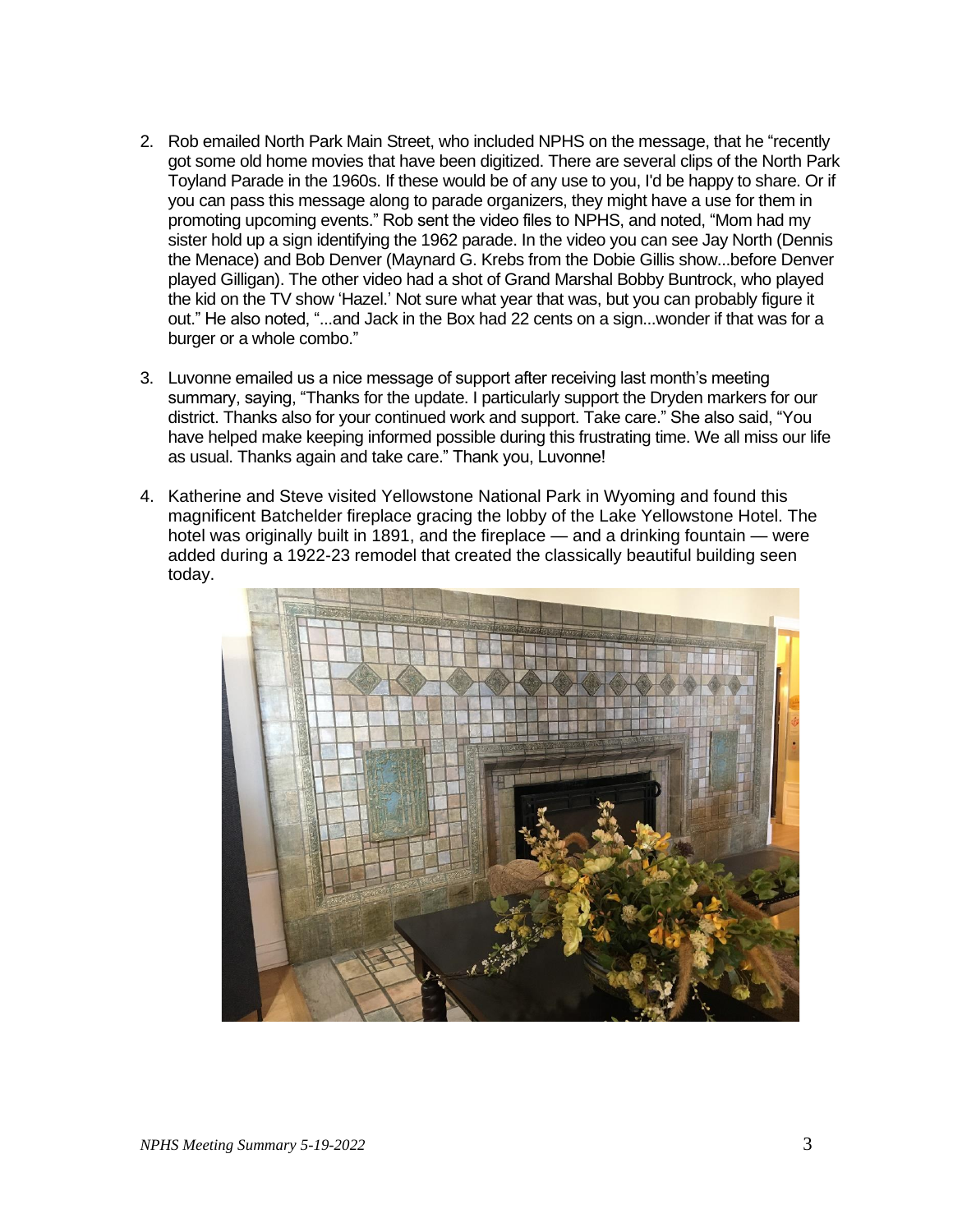

Staff at the Lake Yellowstone Hotel said many California visitors have been surprised and delighted to see Ernest Batchelder's exquisite tile work so far from his Pasadena workshop.